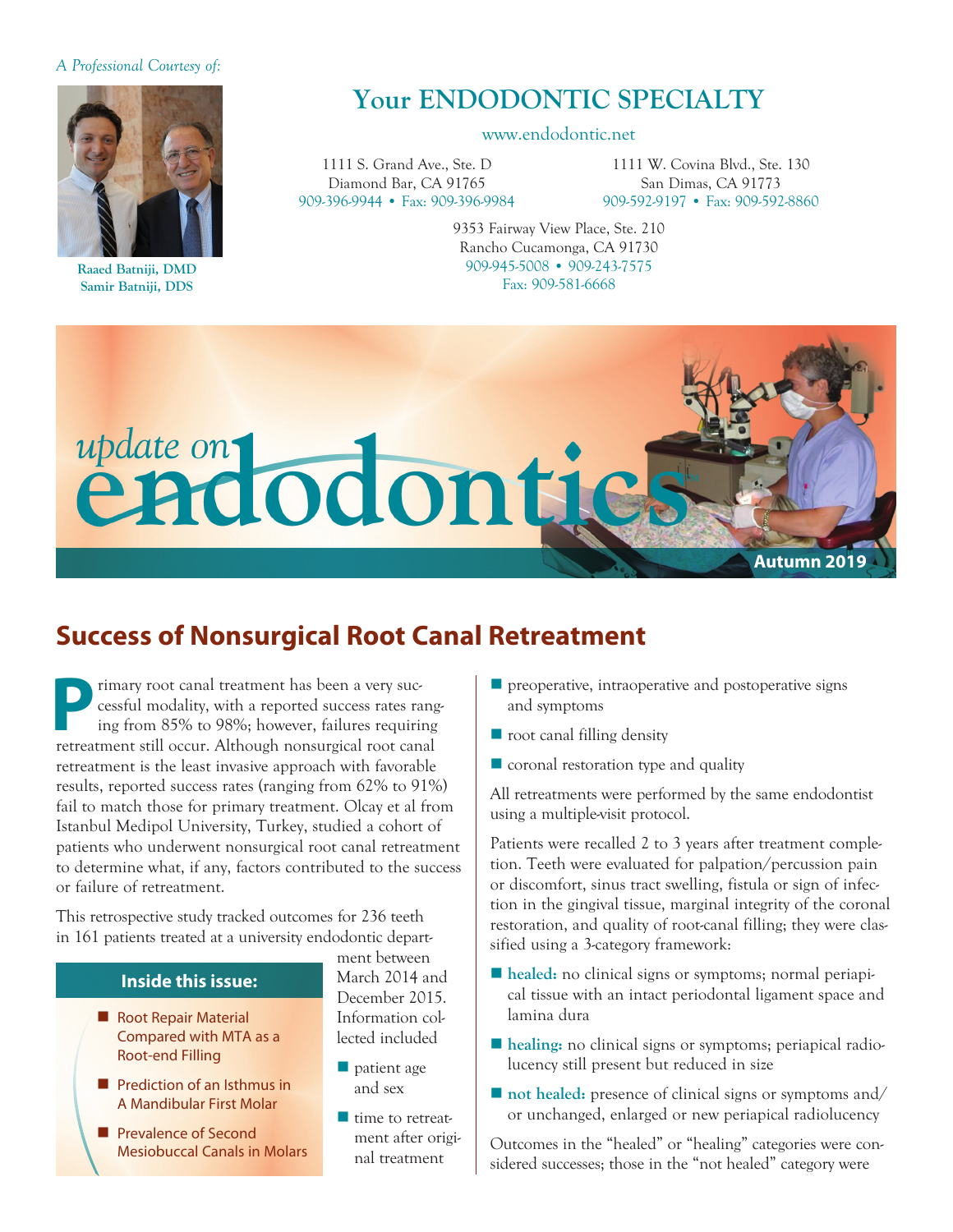

considered failures. The overall success rate (healed plus healing) at a mean of 34 months was 85%; 94% of teeth remained asymptomatic and fully functional. The most frequent causes of endodontic failure included

- $\blacksquare$  insufficient restoration and/or root canal filling
- $\blacksquare$  missing coronal restoration
- $\blacksquare$  other prosthetic issues

The only factor significantly associated with retreatment failure was tooth type, with mandibular molar teeth more likely than other teeth to fail.

#### **Conclusion**

The applicability of this study may be limited because more than half the original patient cohort did not return for a recall examination, which may have had an impact on the study's findings. Studies involving a longer follow-up period and a larger group of patients are needed to determine outcome predictors for nonsurgical root canal retreatment.

*Olcay K, Eyüboglu TF, Özcan M. Clinical outcomes of non-surgical multiple-visit root canal retreatment: a retrospective cohort study.*  Odontology *2019;doi:10.1007/s10266- 019-00426-6.*

# **Root Repair Material Compared with MTA As a Root-end Filling**

**T**reating persistent and recurrent apical periodontitis using modern microsurgical techniques has led to a dramatic increase in success rates over those achieved with traditional endodontic surgery. At the same time, mineral trioxide

| Table 1. Success rate by imaging modality. |                |                |  |
|--------------------------------------------|----------------|----------------|--|
|                                            | <b>Success</b> | <b>Failure</b> |  |
| By periapical radiographs                  | 93.3%          | 6.7%           |  |
| <b>MTA</b>                                 | 94.8%          | $5.2\%$        |  |
| <b>RRM</b>                                 | 92.1%          | 7.9%           |  |
| By CBCT imaging                            | 85.0%          | 15.0%          |  |
| <b>MTA</b>                                 | 85.9%          | $14.1\%$       |  |
| <b>RRM</b>                                 | 84.1%          | 15.9%          |  |

*CBCT, cone beam computed tomography; MTA, mineral trioxide aggregate; RRM, bioceramic root repair material.*

aggregate (MTA) has become the filling material of choice for endodontic therapy because it fulfills many of the ideal aspects of a root-end filling material: MTA is biocompatible, dimensionally stable and bactericidal while providing an excellent seal. But MTA is difficult to handle, takes a long time to set and may cause discoloration of the tooth. The recently introduced EndoSequence bioceramic root repair material (RRM) shows promise as a root-end filling material by combining excellent handling characteristics with the positive aspects of MTA.

Safi et al from the University of Pennsylvania conducted a prospective randomized controlled clinical trial comparing the surgical outcome of teeth treated using MTA with that of teeth treated using RRM. Before surgery, a periapical radiograph and a cone beam computed tomography (CBCT) image of each tooth to be treated was taken.

All patients underwent endodontic microsurgery performed by postgraduate students at a university clinic using a standardized protocol; the only difference was the randomized use of MTA or RRM as the filling material. At a follow-up visit ≥12 months after the procedure, patients received a clinical examination, including a new periapical radiograph and CBCT image.

Half the treated teeth were available for follow-up analysis at a mean time of 15 months. Based on the periapical radiographs, the overall success rate was 93%, with MTA- and RRMfilled teeth showing similar results. The success rate dropped to 85% based on CBCT images; again, the two filling materials showed similar results (Table 1). Depth of root-end filling was the only significant prognostic outcome factor, regardless of imaging modality.

#### **Conclusion**

The use of 3-dimensional CBCT imaging detected more apical periodontitis and minute changes in periodontal ligament reformation than did 2-dimensional periapical radiographs. However, MTA and RRM showed similar results regardless of the imaging modality. This study suggested that RRM is a suitable material for root-end filling in endodontic microsurgery.

*Safi C, Kohli MR, Kratchman SI, et al. Outcome of endodontic microsurgery using mineral trioxide aggregate or root repair material as root-end filling material: a randomized controlled trial with cone-beam computed tomographic evaluation.* J Endod *2019;doi:10.1016/j.joen.2019.03.014.*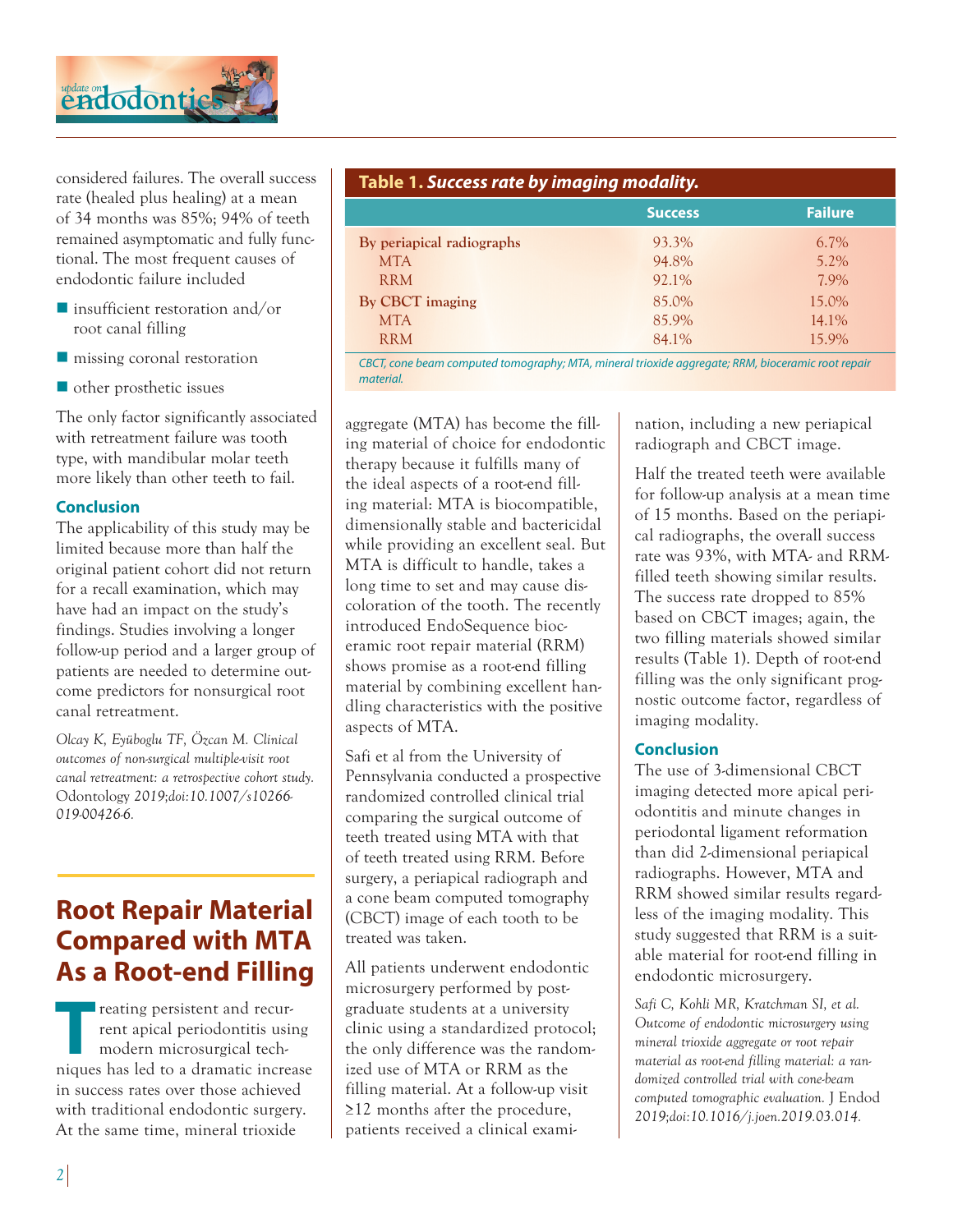# **Prediction of An Isthmus in a Mandibular First Molar**

**B**ecause mandibular first molars have a variety of anatomical variations, they can present a challenge for the practitioner performing endodontic treatment on a patient. Two of these variations, an isthmus (a narrow pulp space extending between 2 main root canals) and a middle mesial canal (a third canal in the mesial root between the mesiobuccal and the mesiolingual canals), may harbor microorganisms that can cause root canal treatment to fail. Unfortunately, identifying an isthmus in the apical portion using periapical radiographs is not possible, nor is an isthmus visible under a dental operating microscope during nonsurgical root canal treatment.

Hu et al from Sun Yat-sen University, China, hypothesized that certain clinical indicators might predict the presence of an isthmus in the apical third of mandibular first molars. They reviewed cone beam computed tomography (CBCT) imaging of 496 patients (823 mandibular first molars) taken over an 8-year period to determine the prevalence of isthmi and middle mesial canals, as well as whether an association exists between the presence of isthmi in the apical third and any potential predictors based on the patient's demographics or the anatomic characteristics of the mesial root.

The researchers recorded the following information for each tooth:

n patients' age (divided into 4 groups: ≤20 years; 21–40 years; 41–60 years; and >60 years)

- $\blacksquare$  number of root canals in mesial roots
- $\blacksquare$  presence and location of any isthmus and/or middle mesial canal
- $\blacksquare$  distance between mesiobuccal and mesiolingual root canal orifices
- $\blacksquare$  Weine canal configuration: type 1 (single canal); type 2 (2 canals ending in a single apical foramen); or type 3 (2 canals ending in separate apical foramina)

An isthmus was present in 64.6% of all mandibular first molars. While sex and side (left vs right) were not significant predictive factors, isthmi were found in a significantly larger percentage of younger patients, with the percentage decreasing steadily as patient age increased. Middle mesial canals were present in 10.8% of the molars, with patients aged 41 to 60 years showing a significantly increased frequency compared with patients aged 21 to 40 years. Several factors other than age were associated with the presence of isthmi in the apical third, including the absence of an isthmus in the cervical third, shorter distance between the mesiobuccal and mesiolingual root canal orifices, and Weine type 2 mesial root canal system (Table 2). After a logistic regression analysis, age ≤60 years, distance between root orifices and Weine type 2 configurations remained significant predictive factors for the presence of an isthmus in the apical third. No association was found between the presence of a middle mesial canal and an isthmus.

### **Conclusion**

The authors noted that the prevalence of middle mesial canals was much lower in their study, in which all patients were Chinese, than had been reported in a study of an American population. Given similar variances found in studies conducted in Brazilian and Turkish populations,

## **Table 2.** *Association of an isthmus in the apical third of mandibular first molars with demographic and anatomic characteristics.*

| <b>Variable</b>                                            | <b>Isthmus present</b><br>in the apical third | <b>Isthmus absent</b><br>in the apical third | $p$ value |  |
|------------------------------------------------------------|-----------------------------------------------|----------------------------------------------|-----------|--|
| Age                                                        |                                               |                                              | $\leq$ 01 |  |
| $\leq$ 20 years                                            | 59.4%                                         | 40.6%                                        |           |  |
| $21 - 40$ years                                            | 44.2%                                         | 55.8%                                        |           |  |
| $41-60$ years                                              | 36.1%                                         | 63.9%                                        |           |  |
| $>60$ years                                                | 23.4%                                         | 76.6%                                        |           |  |
| Isthmus in the cervical third                              |                                               |                                              | 5.01      |  |
| Present                                                    | 47.3%                                         | 52.2%                                        |           |  |
| Absent                                                     | 36.7%                                         | 63.3%                                        |           |  |
| Middle mesial canal                                        |                                               |                                              | .86       |  |
| Present                                                    | 40.4%                                         | 59.6%                                        |           |  |
| Absent                                                     | 41.4%                                         | 58.6%                                        |           |  |
| Mean distance between mesiobuccal and mesiodistal orifices |                                               |                                              |           |  |
|                                                            | $2.82$ mm                                     | $2.95$ mm                                    | $\leq$ 01 |  |
| Weine configuration                                        |                                               |                                              | 5.01      |  |
| Type 2                                                     | 95.5%                                         | $4.5\%$                                      |           |  |
| Type 3                                                     | 31.0%                                         | 69.0%                                        |           |  |